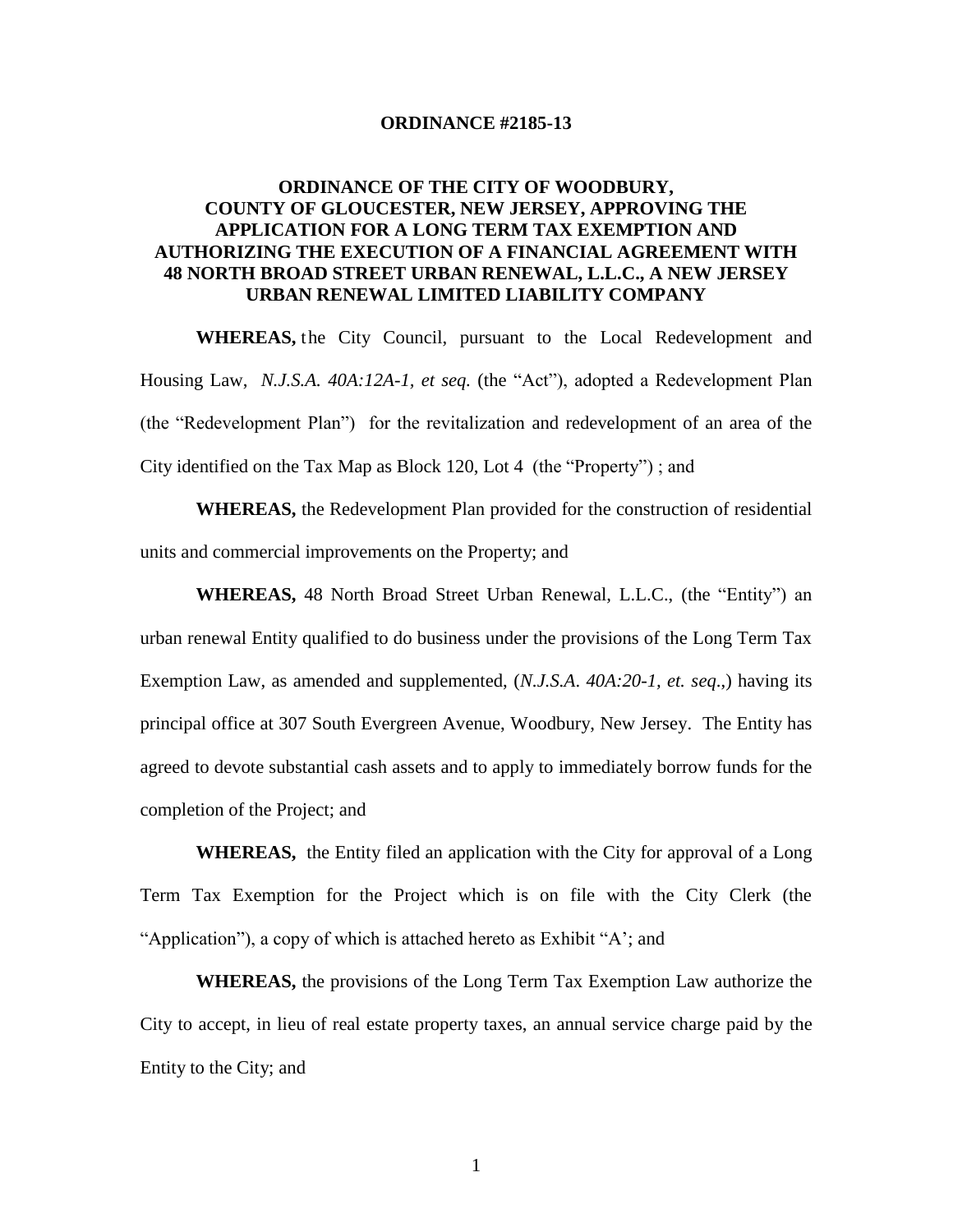**WHEREAS,** the Entity has agreed to make payment of an Annual Service Charge as defined in the Long Term Tax Exemption Law to the City; and

**WHEREAS,** the City Council has determined that the Project represents an undertaking permitted by the Long Term Tax Exemption, and has further determined that the Project is an improvement made for the purpose of clearance, re-planning, development, or redevelopment of an area in need of redevelopment within the City, as authorized by the Long Term Tax Exemption Law; and

**WHEREAS**, the Entity is or will be, before execution of the Financial Agreement, qualified to do business under the provisions of the Long Term Tax Exemption Law; and

**WHEREAS,** there was also submitted to the Mayor as part of the Application a form of a financial agreement (the "Financial Agreement"), pursuant to which the Entity agrees to pay, in lieu of tax payments, an Annual Service Charge; and

**WHEREAS,** financial agreement includes the following terms:

- (a) This is a thirty (30) year agreement, the amount of the annual service charge for municipal services supplied to the Project is set forth in Schedule A attached hereto.
- (b) In addition, the Entity will pay an annual administrative fee in the amount of 2 percent of the annual service charged quarterly as the service charge is billed.

**WHEREAS,** the Mayor has submitted the Application and Financial Agreement to the City Council with his recommendation for approval (the "Mayor's Recommendation"), a copy of which Recommendation is on file with the City Clerk; and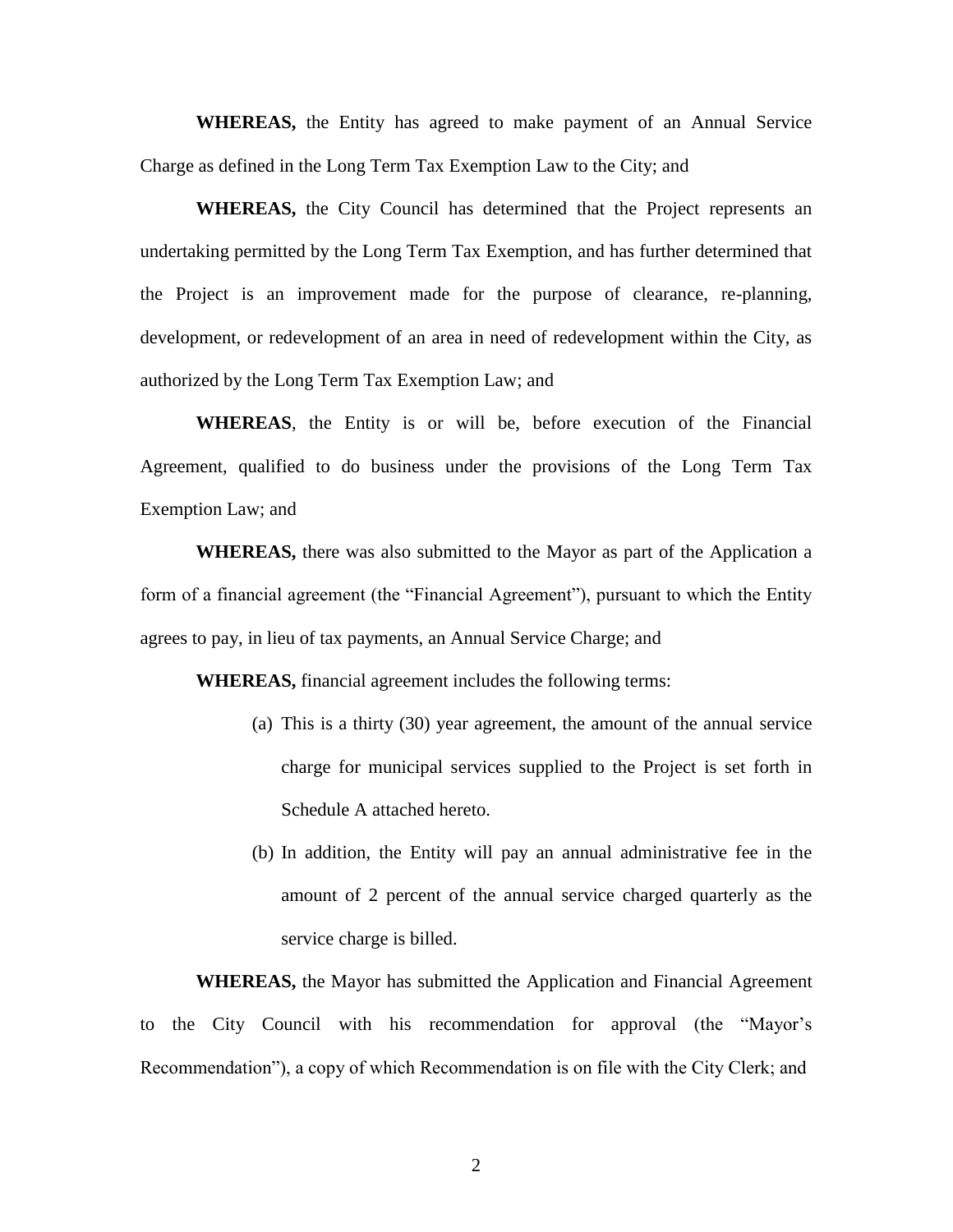**WHEREAS,** the City Council finds the Project shall promote and further the redevelopment of the City:

**NOW, THEREFORE, BE IT ORDAINED** by the City Council of the City of Woodbury, Gloucester County, New Jersey, as follows:

- 1. The Mayor, Council President and/or City Administrator, in consultation with counsel to the City, are hereby authorized to execute and/or amend, modify or make such necessary changes to the Application, the Mayor's Recommendation, the Financial Agreement, and any other agreements necessary to effectuate the Financial Agreement.
- 2. An exemption from taxation as set forth in the Financial Agreement is hereby granted to the Entity, with respect to the project on the Property for the term set forth in the Financial Agreement for thirty (30) years from the Entity's receipt of a Certificate of Occupancy for the Project and only as long as the Entity remains subject to and complies with the Financial Agreement and the Long Term Tax Exemption Law and any other agreement related to the Project or the Property.
- 3. The executed copy of the Financial Agreement shall be certified by and be filed with the office of the City Clerk.
- 4. The project shall conform with all Federal and State law and ordinances and regulations of the City relating to its construction and use.
- 5. The Entity shall, in the operation of the Project, comply with all laws so that no person, because of race, religious principles, color, national origin or ancestry, will be subject to discrimination.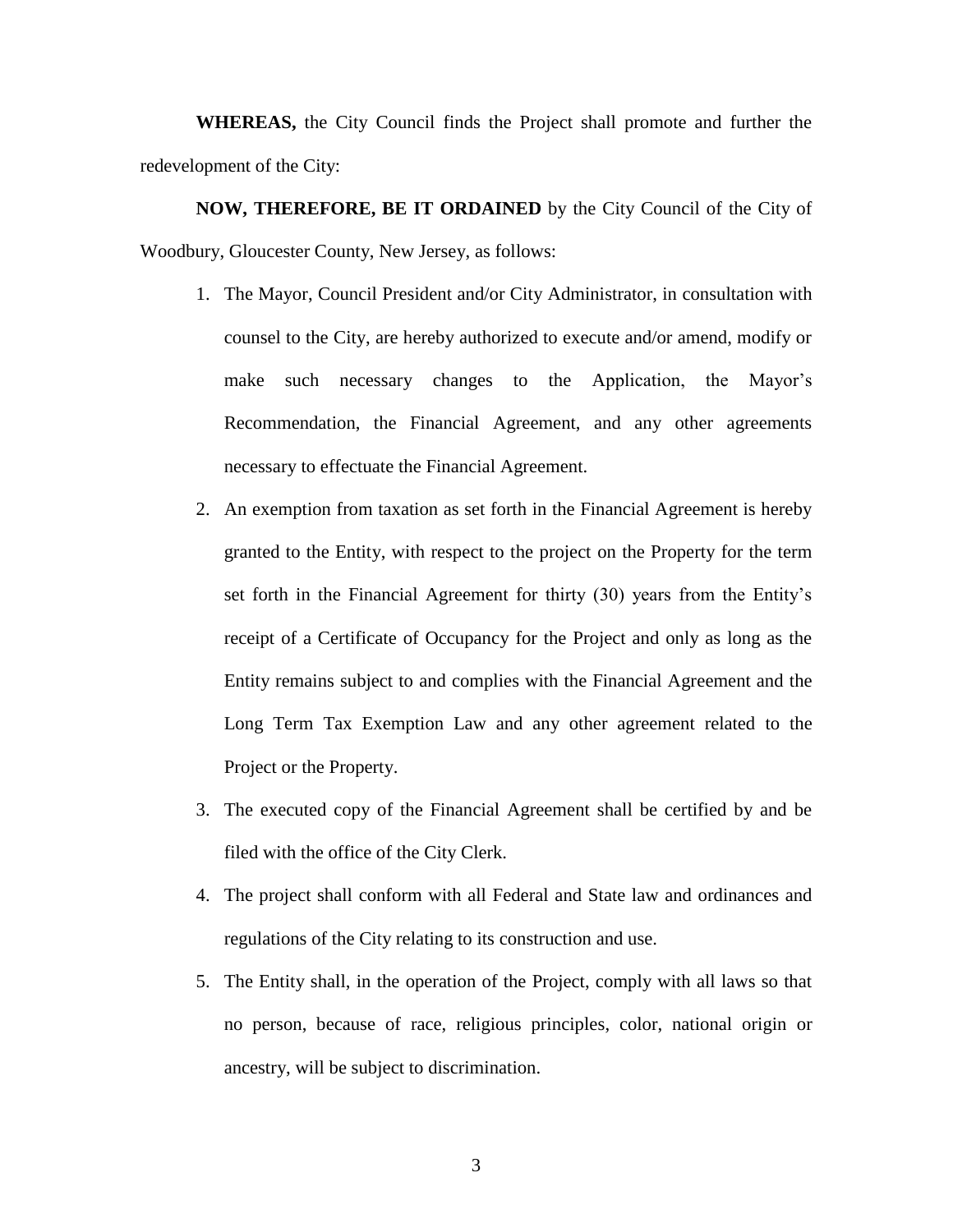- 6. The Entity shall, from the time the Annual Service Charge becomes effective, pay the Annual Service Charge as set forth in the Financial Agreement.
- 7. The following occurrences are express conditions to the grant of this tax exemption to be performed by the Entity;
	- (a) The Entity shall not, without prior consent of the City as set forth in the Financial Agreement, convey, mortgage or transfer all or any part of the project which would sever, disconnect or divide the improvements being tax exempted under the Financial Agreement, from the land underlying the exempted improvements; and
	- (b) The Entity shall complete the Project within the time frames set forth in the Redevelopment Agreement.
- 8. The Project will result in the redevelopment of the City by implementing the Redevelopment Plan.
- 9. The Financial Agreement with the Entity is a necessary inducement to the undertaking of the Project.

**I HEREBY CERTIFY** the foregoing to be a true copy of an Ordinance introduced on July 9, 2013 and finally adopted by the City Council of the City of Woodbury, in the County of Gloucester, State of New Jersey on July 23, 2013.

#### **CITY OF WOODBURY**

**BY: \_\_\_\_\_\_\_\_\_\_\_\_\_\_\_\_\_\_\_\_\_\_\_\_\_\_\_\_\_\_\_\_\_\_\_** 

## **WILLIAM H. FLEMING JR., PRESIDENT CITY COUNCIL**

**ATTEST:**

### **\_\_\_\_\_\_\_\_\_\_\_\_\_\_\_\_\_\_\_\_\_\_\_\_\_\_\_\_\_\_\_\_\_ ROY A. DUFFIELD, CITY CLERK**